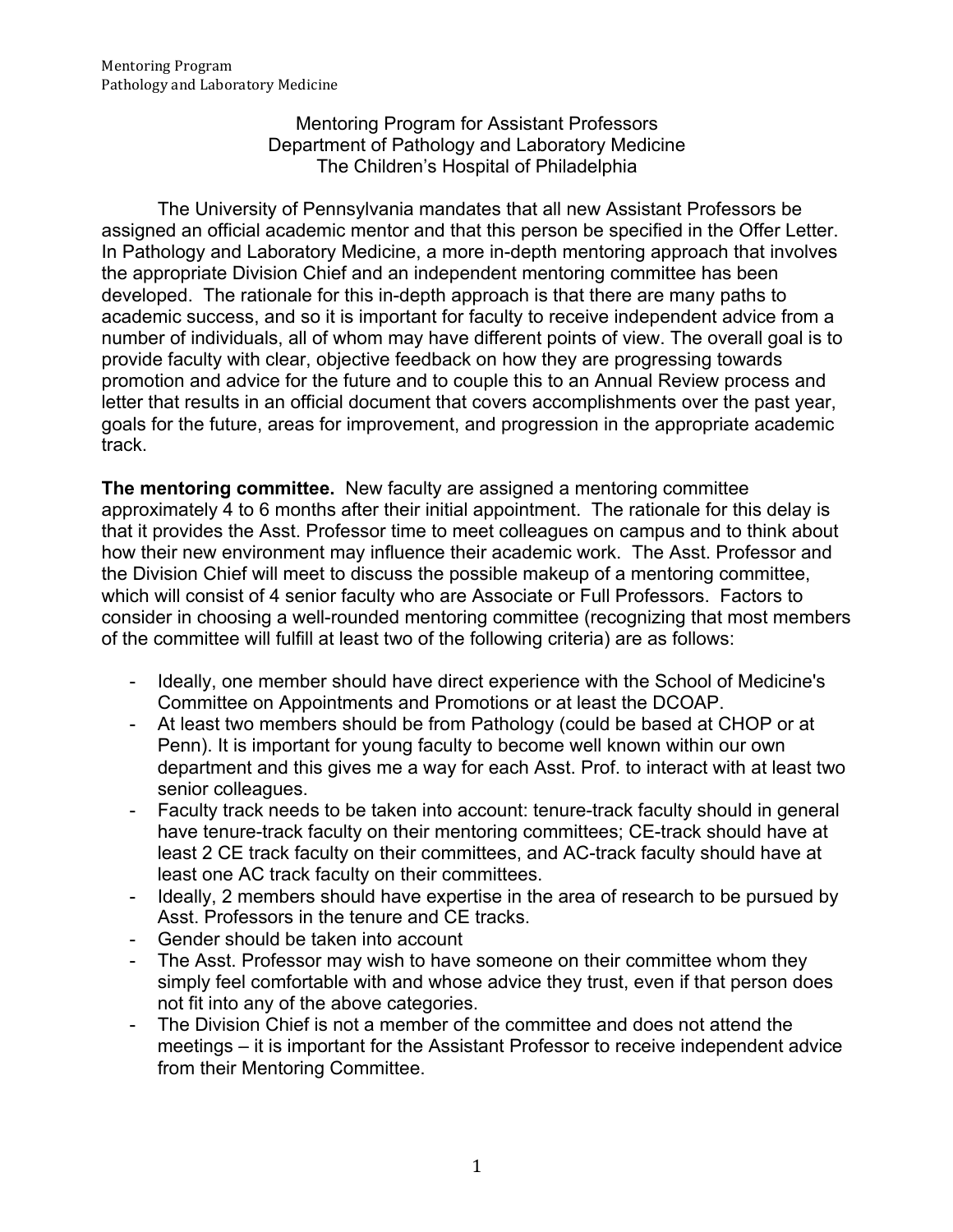Mentoring Program Pathology and Laboratory Medicine

The selection of the committee is sometimes easy and obvious; other times it requires some discussion and thought. When the makeup of the committee is determined (and ultimately it is the Division Chief's responsibility to select the committee), the Division Chief has their assistant invite each prospective member, sending the e-mail that is included below with the signature of the Division Chief. In addition, the Chief asks one member of the Committee to serve as the Chair.

**How the mentoring committees operate.** The administrative assistants in each Division are responsible for scheduling meetings and preparing the needed documents. Instructions for admin assistants and email templates are in a separate document. In brief:

- Meetings are scheduled every 9 months
- 2-3 weeks before each meeting the assistant contacts the Asst. Prof. and asks them to update their CV in FEDS and provide a 1-page list of accomplishments and goals.
- The assistant distributes the CV, 1-page write-up, any past mentoring committee reports, and the 'check-list' of questions to consider during the meeting (there are checklists specific for each track).
- After the meeting, the assistant obtains the report from the committee chair and distributes it to all committee members, the Asst. Prof. their Division Chief, with a copy sent to the Office of the Chair as well.

• **The role of the Division Chief.** The Division Chief will meet regularly with each Assistant Professor in their Division. The Chief will play a major role in helping guide our young faculty in their clinical duties, but will also discuss their teaching and research responsibilities as well.

**Promotion Manager.** Division Chiefs or Center Directors are responsible for presenting their faculty for all reappointments and promotion decisions at DCOAP, whether they are currently DCOAP members or not. They are also responsible for updating Academic Plans, writing first drafts of Chair Recommendation Letters,

**Promotion Expectations.** Each year, the DCOAP Chair discusses promotion expectations with the Assistant Professors in one or more groups. This is a slide presentation that uses text from the faculty handbook, but then places university/school expectations into the appropriate context for pathology, and then includes the expectations of the Pathologist-in-Chief (CHOP) and Department Chair (HUP). Examples are given of how faculty in our department have excelled in teaching, clinical service, test development and academic work. In addition, data from COAP's most recent annual report is included.

**Annual Review Process.** Each spring, all faculty in the department should have an official Annual Review meeting with their Division Chief. The process is as follows:

• April 1: all faculty in the department are asked to update their CVs in the Penn FEDS (Faculty Expertise Database) system. Assistant Professors should also update their current activities and plans – this should be a 1 to 2 page document highlighting accomplishments over the past year and personal goals for the coming year. This can be written in bullet-point format if desired.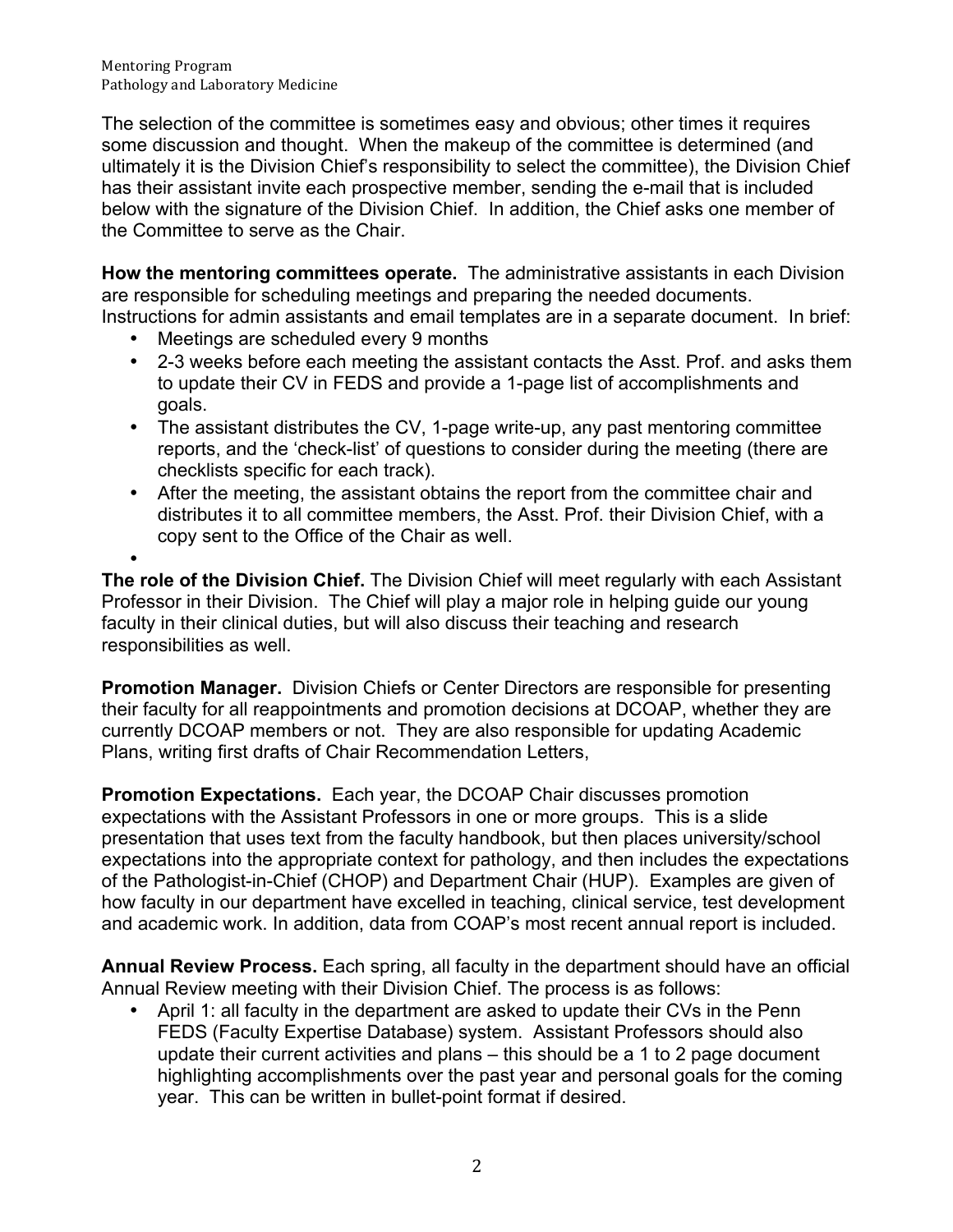Mentoring Program Pathology and Laboratory Medicine

- May 1: CVs, activities statement and previous year's annual review letter (if available) are provided to the appropriate Division Chief for Review.
- May and June: Division Chiefs meet with their faculty for their annual review, and should follow this up with an annual review letter that is provided to the faculty member as well as the Department Chair's office.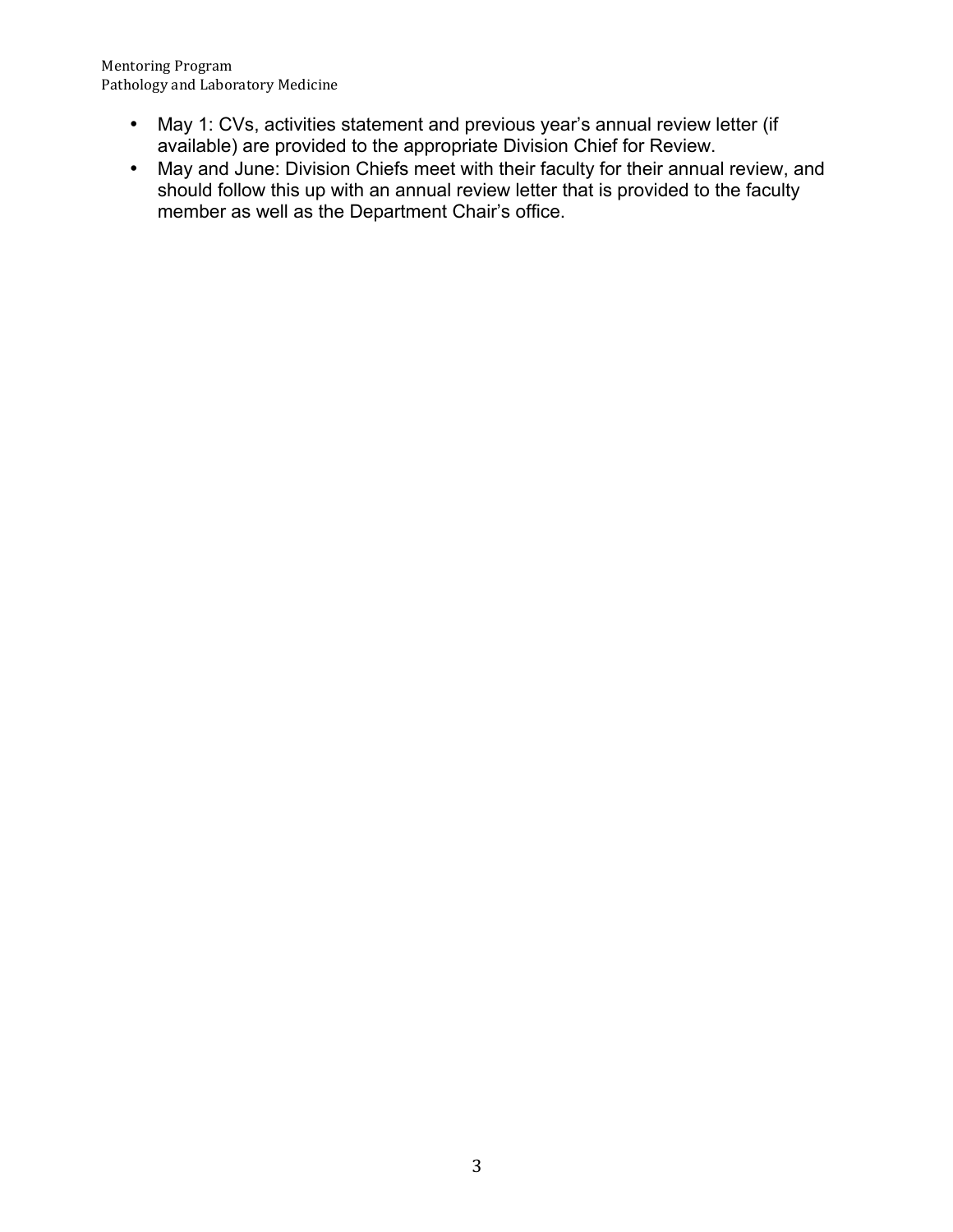## **Managing Mentoring Committees**

### **Activating the committee:**

- Send invitation to proposed committee members, signing the name of the Division Chief and copying the Division Chief on the message.
- Send the invitation a second time one-week later to anyone whom you have not heard from. Once again, sign the name of the Division Chief and copy them on the email. Also copy me.
- If someone does not respond to the second invitation, notify the Division Chief who should either contact the person directly or select another committee member.
- Once all 4 have agreed, send the thank-you note you need to ask the Division Chief who on the committee should be responsible for providing feedback on the meeting  $$ this should be a committee member who is in our own department. The thank you note goes to the committee members, and the Division Chief and Assistant Professor are copied on the email.
- Finally, you should know the 'track' for each of your assistant professors. Are they tenure, CE, AC or research track?

### **Scheduling the meeting:**

- Start scheduling the first meeting. Try to find a time that works for all 4 committee members, but if this is not possible schedule a meeting for 3 committee members. Let the assistant professor know who from the committee can't make the meeting, and indicate that they should try to meet with that person individually. This then becomes their responsibility to schedule, not yours.
- Think about the best place to actually hold the meeting the location may depend on where everyone is based. You can always ask the Asst. Professor for advice on this if you would like.
- Three to four weeks before the meeting, ask the Assistant Professor to make sure that their CV is updated in FEDS as you will use this to distribute to the committee. Ask them to prepare a one to two-page description of recent accomplishments and goals for the coming year.
- One to two weeks before the meeting, send the reminder email to the committee members, copying the assistant professor, and include the CV, the recently completed activities write-up and also the previous activities write-up and committee report, if available. This enables the committee members to review what was discussed at the previous meeting and to assess progress. Also include the 'checklist' of questions for the committee to consider at the meeting – there is a checklist for the AC, CE and tenure tracks.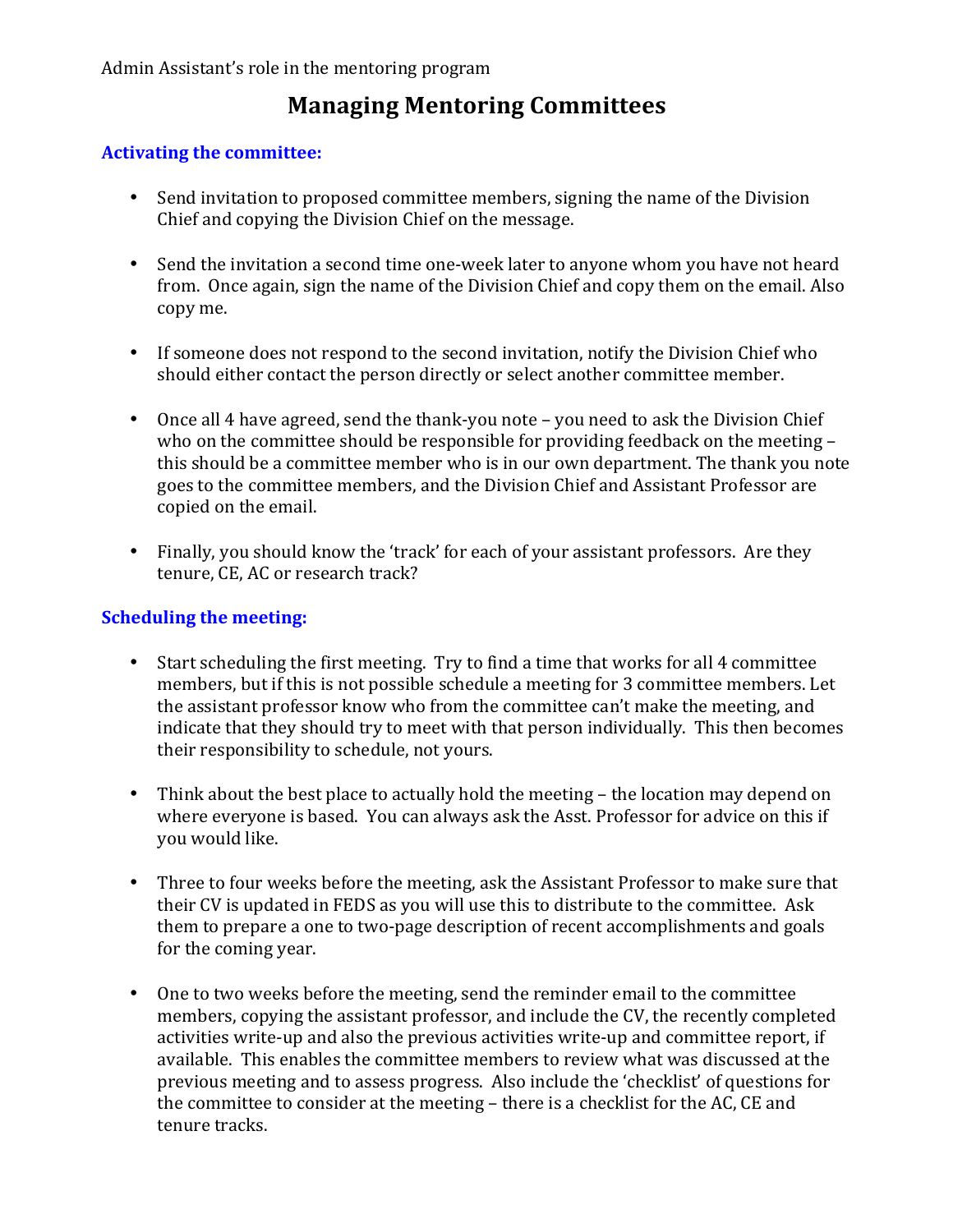Admin Assistant's role in the mentoring program

• The day before the meeting, send a brief reminder of time and location to the committee and to the assistant professor (not the division chief).

### **Follow-up after the meeting:**

- The day after the meeting, send the 'report' email to the committee chair, signing the name of the Division Chief and copying the Division Chief on the email.
- If after one week you do not receive the report, send a reminder. If another week goes by, notify the Division Chief, and it will be their responsibility to speak to the committee chair.
- The committee report should be kept by you, the Division Chief, and a copy sent to Lexi and the assistant professor.
- Mark your calendar to repeat this entire process every 9 months.

# **E-mail templates**

### **Send to committee members a week or two before each meeting.**

### **For tenure track:**

Dear Colleagues,

Thank you for agreeing to serve on the mentoring committee for XX, an Assistant Professor in the XX track in the Department of Pathology and Laboratory Medicine. Attached is his/her CV, a brief summary of recent accomplishments and goals, and all earlier mentoring committee reports. I also attach a checklist of questions for you to consider asking at the meeting that are appropriate for the academic track.

Thanks again for doing this!

Best Division Chief

### **Follow-up email sent to committee chair the day after the meeting:**

Dear XX,

Thank you for participating in yesterday's mentoring committee for **XX**. If you could,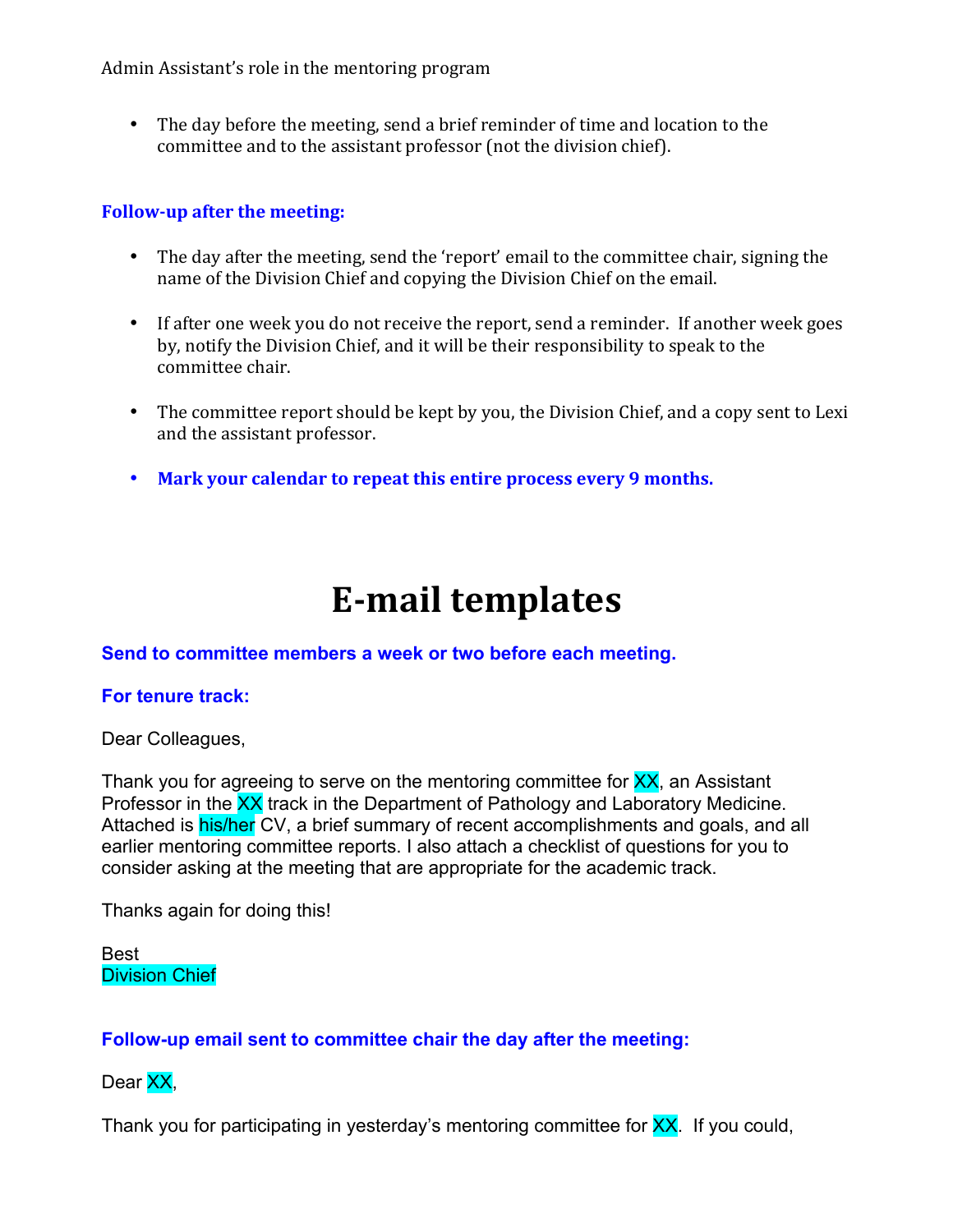Admin Assistant's role in the mentoring program

please send me a brief report on the meeting, noting in particular any concerns that the committee may have. You can write a brief report and/or send an email. The committee reports are used by our Department Committee on Appointments and Promotions whenever we consider faculty for reappointment, and I use information from the reports in my annual review letter for Dr. XX. Thank you very much,

Sincerely,

Division Chief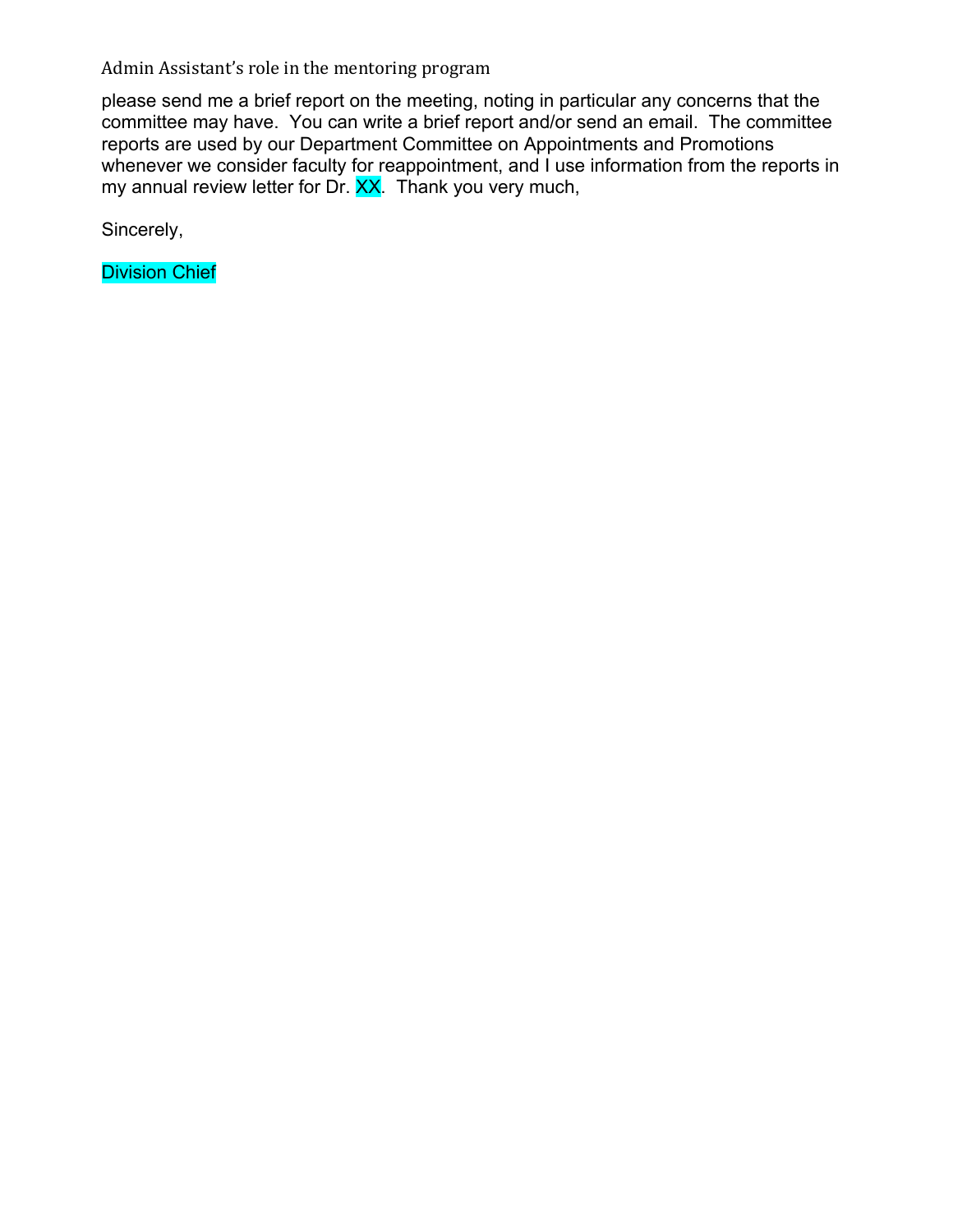Department of Pathology and Laboratory Medicine Mentoring AC-track Assistant Professors

Thank you for agreeing to serve on the mentoring committee for XX, an Assistant Professor in the AC track in the Division of XX. Attached is his/her CV, a brief summary of recent accomplishments, and past mentoring committee reports. Here are some things you can discuss at the meeting:

To be promoted to Associate professor, there must be:

- Excellence in clinical care
- Excellence in teaching
- Excellence in the candidate's selected area of concentration (AOC)
- Sustained professionalism

**1. Review time as an assistant professor.** The earliest promotion can occur is after year 6, but this can also occur later. We start long-range promotion planning in Year 4: the candidate should write their personal statement and share this with the committee. In addition, they will need 15 faculty colleagues to complete a Clinical Performance Evaluation form at the time of promotion. Can they easily name 15 people? They will also need 7 letters of recommendation; up to two of these individuals can also be asked to complete the Clinical Performance Evaluation form. If they can't easily name enough people, this is a sign that they need to network to a greater extent during the next two years.

**2. Review service activities** - committees and the like. Is the person a good citizen and seen as such?

**3. Review educational activities** – number of contact hours, types of students and courses, what are the evaluations like? Assess teaching quantity and quality. If the evaluations are not good, has the faculty member availed themselves of the services offered by Faculty Affairs to improve teaching skills? This is important for all faculty, especially AC track - this needs to be a strength, not a weakness. Is the Educational Database being kept up to date? Are they easily meeting the 100 credit hour minimum? Two years before promotion, Asst. Profs. should meet with their Educational Officer to make sure that they are on-track with regards to teaching. If the EO feels improvement or additional teaching is called for, then there is time to address this prior to promotion.

**4. Clinical activities** - time on service, how things are going. For some faculty the primary practice site might need to be defined. Who are they interacting with? They need to be seen as outstanding clinicians - are they going to conferences on campus, such as interesting case conferences? Are they developing an acknowledged area of specialization? Down the line, they will need letters from colleagues from outside the department to comment on their clinical skills, so they need to be making a clinical name for themselves. Is this happening? Are they getting networked?

**5. Area of concentration.** By the end of year 2, we want our AC track assistant professors to select their AOC. The AOC represents a depth and focus chosen by the individual, and may be clinical (expertise or specialization and leadership) or non-clinical (education, community service, advocacy, quality and safety, health policy, test development, global health, etc.). The AOC needs to be recognized by others – is the person becoming well known for their AOC? Is the person's division chief in alignment with the AOC?

**6. If there are any concerns about professionalism,** these must be discussed and also brought to the attention of the Division Chief and Department Chair.

7. Identify any challenges the faculty member is having in any area, brainstorm about solutions. Bring this to the attention of the Division Chief if you feel this is needed. Discuss plans for the next 9 months (which is when the next committee meeting will be).